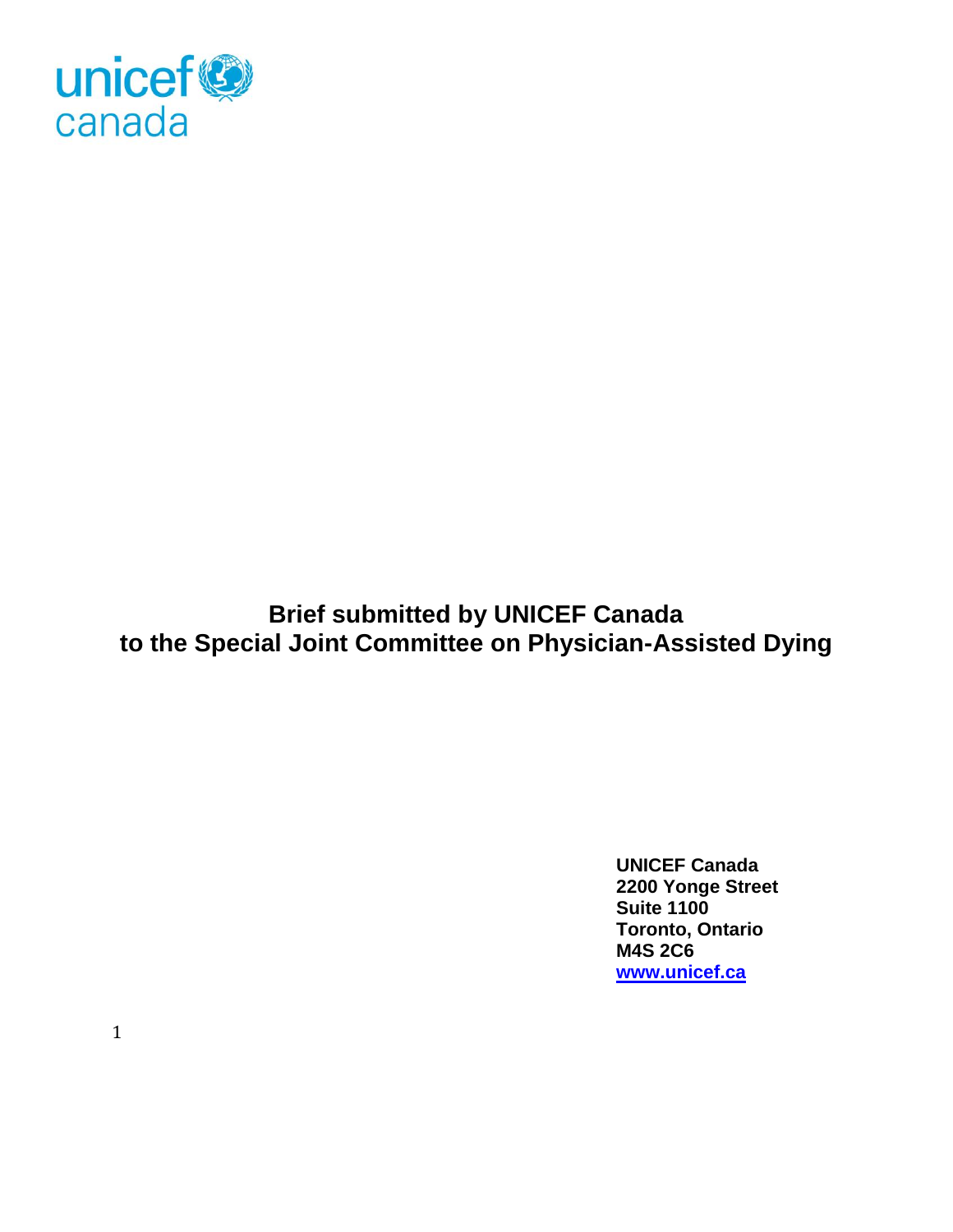

# **Brief submitted by UNICEF Canada to the Special Joint Committee on Physician-Assisted Dying**

# **12 February 2016**

# **INTRODUCTION**

This brief is being submitted by UNICEF Canada to the Special Joint Committee on Physician-Assisted Dying in response to the decision of the Supreme Court of Canada in *Canada v. Carter (Attorney General)*, where sections 241(b) and 14 of the *Criminal Code* were declared void insofar as they prohibit physician-assisted death in the following circumstances:

- there is a competent adult person;
- who clearly consents to the termination of life;
- he/she has a grievous and irremediable medical condition (including an illness, disease or disability); and
- the medical condition causes enduring suffering that is intolerable to the individual in the circumstances of his or her condition.

UNICEF Canada commends the work of the Special Joint Committee on Physician-Assisted Suicide, as well as the Provincial-Territorial Expert Advisory Group on Physician-Assisted Dying. The matters under review are complex and multi-layered, requiring much careful consideration and a measured approach, particularly when considering the potential application of new physician-assisted death legislation to children.

UNICEF Canada is advancing a child rights-based framework, having regard to relevant articles in the United Nations Convention on the Rights of the Child (CRC) and commentary provided by the United Nations Committee on the Rights of the Child (CRC Committee), given parliamentary and government duties to legislate consistent with the Convention.

## **ABOUT UNICEF**

The United Nations Children's Fund (UNICEF) works in 190 countries through country programs and National Committees. UNICEF is mandated by the United Nations General Assembly to advocate for the protection of children's rights, to help meet their basic needs and to expand their opportunities to reach their full potential. UNICEF is guided by the United Nations Convention on the Rights of the Child and strives to establish children's rights as enduring ethical principles and international standards of behaviour towards children.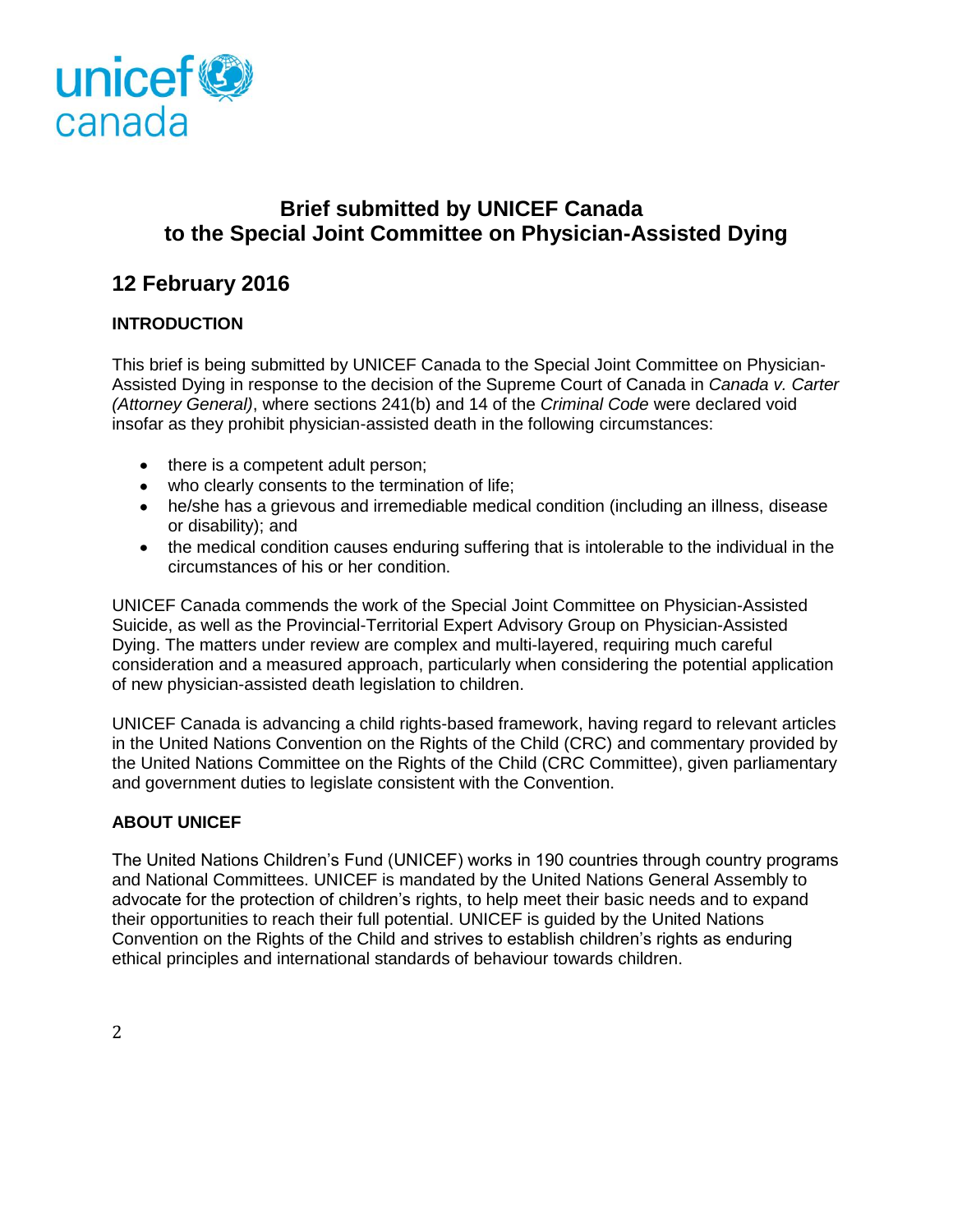

UNICEF is the world's leading child-focused humanitarian and development agency. Through innovative programs and advocacy work, we save children's lives and secure their rights in virtually every country. Our global reach, unparalleled influence on policymakers, and diverse partnerships make us an instrumental force in shaping a world in which no child dies of a preventable cause. UNICEF is entirely supported by voluntary donations and helps all children, regardless of race, religion or politics. The only organization named in the United Nations Convention on the Rights of the Child as a source of expertise for governments, UNICEF has exceptional access to those whose decisions impact children's survival and quality of life. We are the world's advocate for children and their rights. For more information about UNICEF, please visit [www.unicef.ca.](http://www.unicef.ca/)

## **OVERVIEW OF UNICEF CANADA'S POSITION**

UNICEF Canada takes the position that it is insufficient to simply rely upon the statement of law by the Supreme Court of Canada in *Carter v. Canada (Attorney General)* and that new *Criminal Code* amendments are necessary to ensure a common understanding of the law and a clear and uniform framework to guide the delivery of physician-assisted dying in all Canadian jurisdictions.

We are proposing a two-stage process – with the first iteration of these new *Criminal Code* amendments applying only to competent adult persons and then a second iteration of these amendments (with a later proclamation date and any necessary modifications) applying to competent children, especially in view of the limited 4-month time extension granted by the Supreme Court of Canada to rewrite the legislation.

It is significant that the implications for children were not considered by the Supreme Court, and accordingly, this phased-in approach would provide the opportunity for broader consultations to take place with children and other affected groups within society over time, before determining the precise content of the legislative provisions and procedural safeguards that would authorize physician-assisted dying for competent children (i.e. 'mature minors'). Such consultations could prove beneficial in exploring matters such as: the rights of a child who cannot consent to physician-assisted death and the role of designated representatives; the special vulnerabilities of disabled children; the cultural rights of indigenous children; and the necessary child-sensitive oversight mechanisms. This phased-in approach for competent children was adopted in Belgium.

As to the definition of an 'adult' in a pan-Canadian context during this transitional first phase, in our view, it should be interpreted as meaning a person 18 years or older. In this regard, the CRC defines a 'child' (in article 1) as "every human being below the age of eighteen years unless, under the law applicable to the child, majority is attained earlier."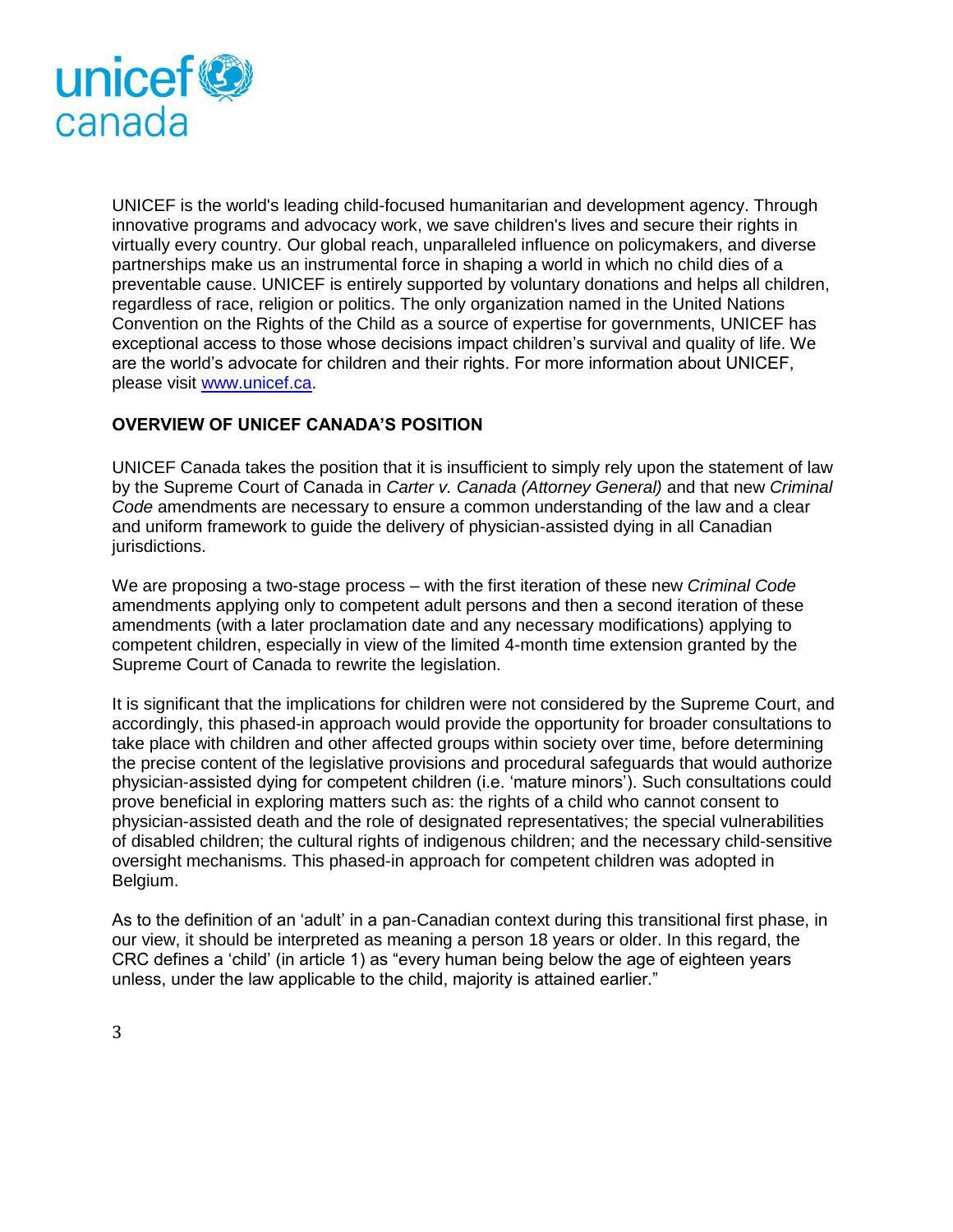

Since the Supreme Court of Canada considered evidence-based research and ethics data only in respect of adults, the same kind of research and analysis should be undertaken in respect of children before final recommendations are formulated to develop and implement physicianassisted death provisions in the *Criminal Code* that would be appropriate to the circumstances of competent children. in our view, this would be consistent with taking a cautious and balanced child rights-based approach to the question of physician-assisted death (potentially through the use of structured Child Rights Impact Assessments) and having regard to the lessons learned in the Netherlands and Belgium where children have the right to access physician-assisted end-oflife measures in limited circumstances.

**Recommendation 1: That the Parliament of Canada introduce new** *Criminal Code* **amendments which are consistent with the eligibility criteria for physician-assisted death established in** *Carter v. Canada (Attorney General)***.**

**Recommendation 2: That the Parliament of Canada implement a two-stage legislative process authorizing physician-assisted death - with the first iteration applying only to competent adult persons 18 years or older, to be followed by a second iteration (with a later proclamation date and any necessary modifications) applying to competent children ('mature minors').**

#### **RECOGNITION OF 'MATURE MINOR' DOCTRINE AND EXPERT ADVISORY REPORT**

In *A.C. v. Manitoba (Director of Child and Family Services)*, the Supreme Court of Canada endorsed the mature minor doctrine, stating that:

"[*46] The [mature minor] doctrine addresses the concern that young people should not automatically be deprived of the right to make decisions affecting their medical treatment. It provides instead that the right to make those decisions varies in accordance with the young person's level of maturity, with the degree to which maturity is scrutinized intensifying in accordance with the severity of the potential consequences of the treatment or of its refusal*."

In the *A.C.* case, the Court considered the right of a child under 16 years of age to withhold her consent to a blood transfusion under provincial child protection legislation and spoke about the importance of striking "a constitutional balance between what the law has consistently seen as an individual's fundamental right to autonomous decision making in connection with his or her body and the law's equally persistent attempts to protect vulnerable children from harm." This is precisely the balance of rights that should be struck in drafting any legislative provisions that would qualify mature minors to access physician-assisted death.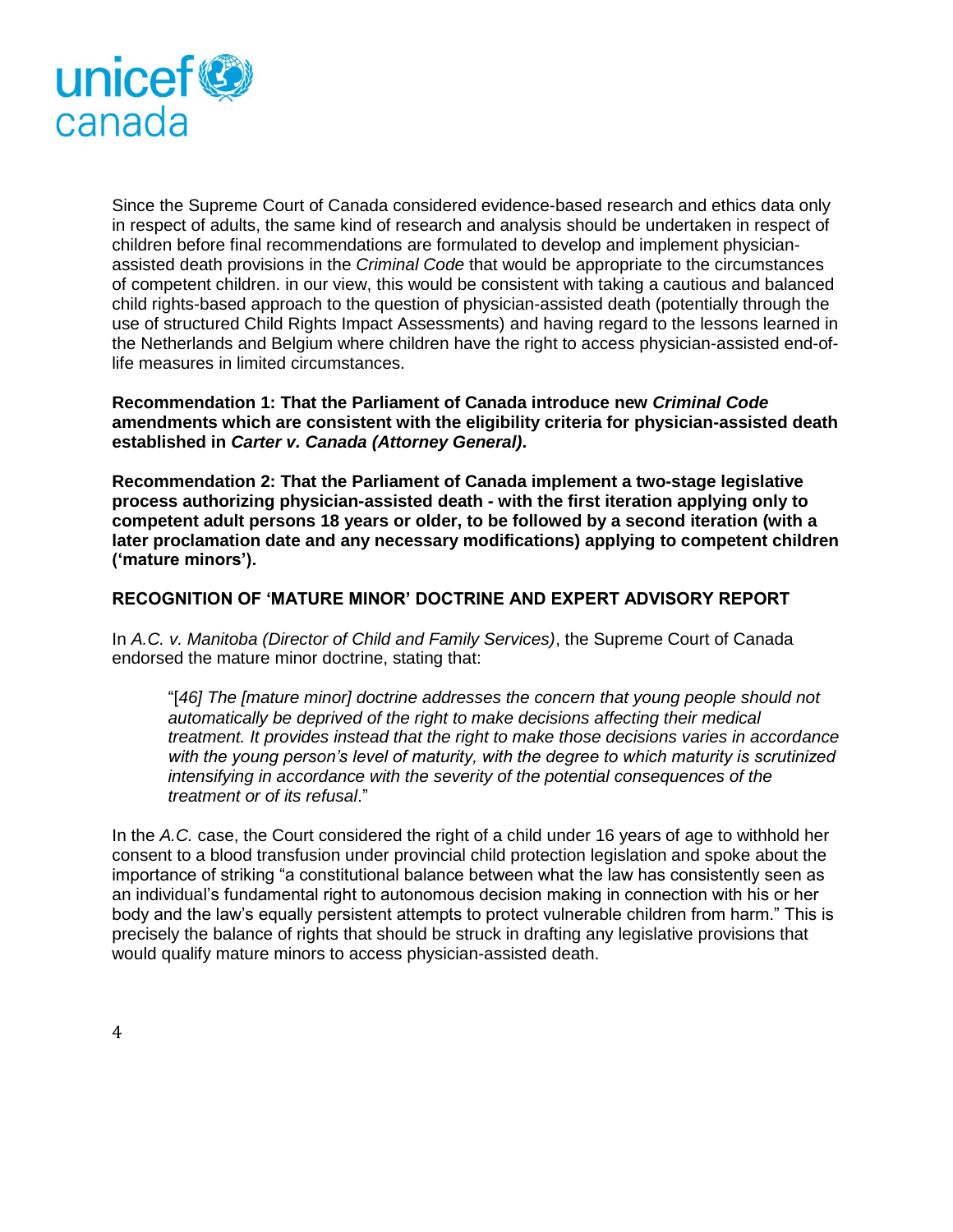

Additionally, in the *A.C.* case, the Court concluded that the 'mature minor' doctrine applied to situations where a competent child's refusal of medical treatment could ultimately result in death:

"*In those most serious of cases, where a refusal of treatment carries a significant risk of death or permanent physical or mental impairment, a careful and comprehensive evaluation of the maturity of the adolescent will necessarily have to be undertaken to determine whether his or her decision is a genuinely independent one, reflecting a real understanding and appreciation of the decision and its potential consequences*."

The Final Report of the Provincial-Territorial Expert Advisory Group on Physician-Assisted Dying, dated November 30, 2015, took a similar approach and recommended competence rather than age as the qualification measure for children to access physician-assisted dying. It said:

"*Recommendation 17: Access to physician-assisted dying should not be impeded by the imposition of arbitrary age limits. Provinces and territories should recommend that the federal government make it clear in its changes to the Criminal Code that eligibility for physician-assisted dying is to be based upon competence rather than age*."

**Recommendation 3: That the concept of the 'mature minor' and a 'competence' standard be appropriately considered and applied in a second iteration of** *Criminal Code* **amendments authorizing physician-assisted death.** 

## **MEANING AND BOUNDARIES OF PHYSICIAN-ASSISTED DEATH**

In *Carter v. Canada (Attorney General)*, the Supreme Court of Canada did not distinguish between the two different types of physician-assisted death, which are: **voluntary euthanasia** – the situation where a physician **administers** medication that intentionally brings about the patient's death, at the voluntary request of the patient; and **assisted suicide** – the situation where a physician **provides** medication that intentionally brings about the patient's death, at the voluntary request of the patient.

Since the Supreme Court did not set any restrictions regarding either of the two forms of physician-assisted dying, it would be appropriate, in our view, to permit eligible individuals – including competent children – to make the choice that is most compatible with their sense of personal dignity.

In *Carter v. Canada (Attorney General)*, the Supreme Court determined that the purpose of the prohibition on physician-assisted dying was "to protect vulnerable persons from being induced to commit suicide at a moment of weakness." This concern is heightened in the case of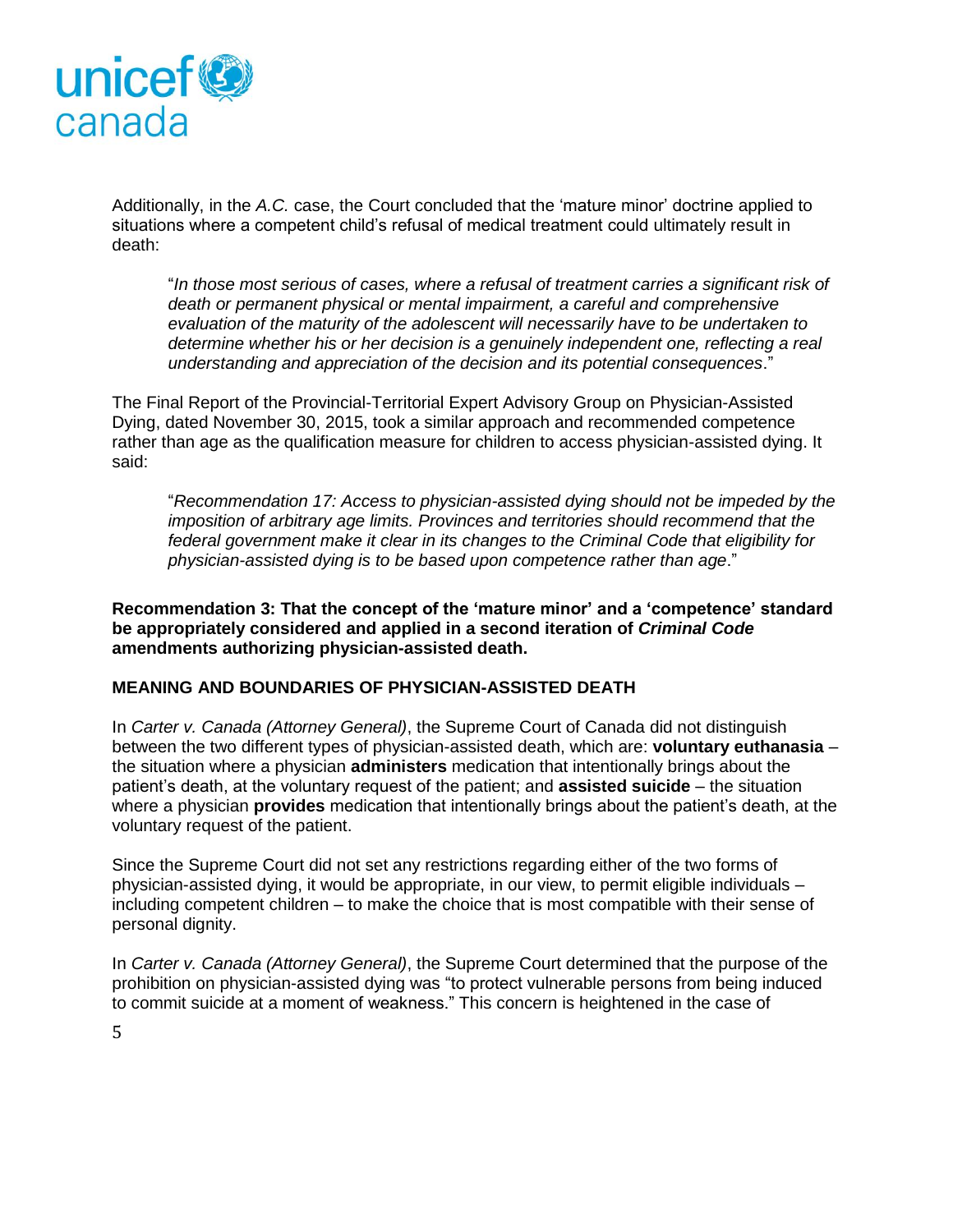

vulnerable children who may be coerced by parents or religious/spiritual advisors to seek the termination of their own lives. Another concern is the risk posed by parents of severely disabled children or with deeply-held religious beliefs who may wish to euthanize their own children. While these risks are rare and difficult to contemplate, they are not outside the realm of human experience. For this reason, it is our position that these procedures – whether administering or providing end of life medication – should be limited to licensed physicians.

**Recommendation 4: That the Parliament of Canada extend the legislative exemptions for physician-assisted dying to both voluntary euthanasia (where a physician administers medication that intentionally brings about the patient's death, at the voluntary request of the patient) and to assisted suicide (where a physician provides medication that intentionally brings about the patient's death, at the voluntary request of the patient).**

**Recommendation 5: That the Parliament of Canada limit the legislative exemptions for voluntary end-of-life procedures for competent children to those carried out by licensed physicians.**

#### **NEED FOR A FULL APPRECIATION OF EVIDENCE-BASED RESEARCH AND MEANINGFUL CONSULTATION**

UNICEF Canada takes the position that a second iteration of *Criminal Code* amendments authorizing physician-assisted death for competent children should be based upon a full appreciation of evidence-based research and meaningful consultation, particularly with children themselves.

In reaching its decision in *Carter v. Canada (Attorney General)*, the Supreme Court of Canada relied upon evidence-based research and standards of ethics that related solely to "competent adult persons", but did not turn its mind to the scope of research data and ethical standards that would be required to define the eligibility criteria for children who wished to terminate their lives through physician-assisted death.

As acknowledged by the Supreme Court of Canada, it was the finding of the trial judge in *Carter v. Canada (Attorney General)* that:

"*While there is no clear societal consensus on physician-assisted dying, there is a strong consensus that it would only be ethical with respect to voluntary adults who are competent, informed, grievously and irremediably ill, and where the assistance is "clearly consistent with the patient's wishes and best interests, and [provided] in order to relieve suffering*"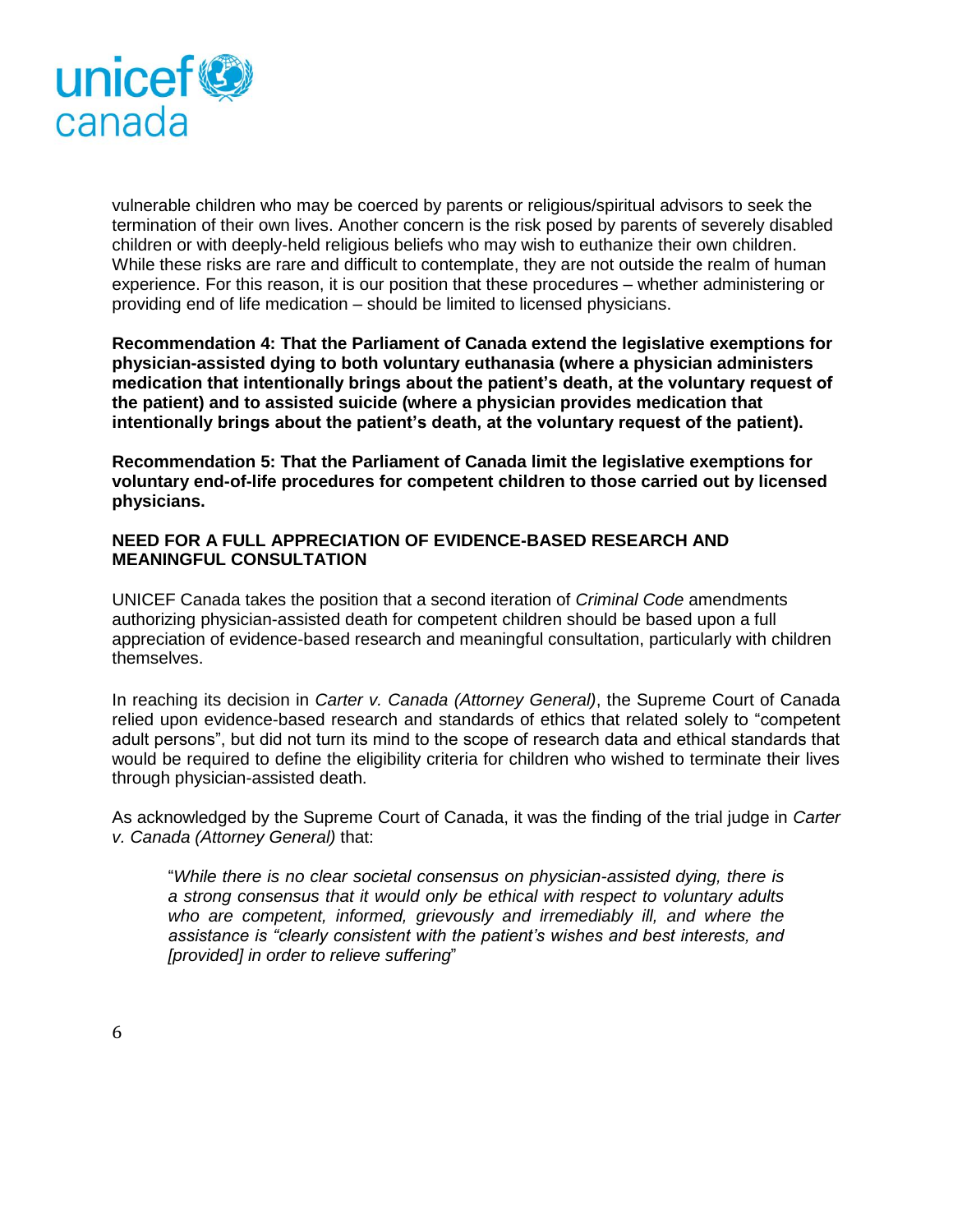

There is also no indication that consultation has occurred in any broad-based way that would elicit the views of children, family members, and other experts including researchers, health specialists, statutory (provincial and territorial) child and youth advocates and medical practitioners. It would seem that a broader civil society – and not simply a panel of legal and medical experts – should be consulted on these highly complex matters. As well, at UNICEF Canada, we have learned that children are the experts when it comes to their own life experiences - and to forge ahead, without exercising the necessary 'due diligence', could lead to some unfortunate unintended circumstances for children experiencing serious health challenges.

In moving forward to ensure eligibility for competent children to access physician-assisted death in a subsequent iteration of this new legislation, it would be important, as suggested by the Canadian Paediatric Society, to establish 'procedural due care criteria' or safeguards to ensure that the substantive criteria, as outlined by the Supreme Court of Canada, are in fact satisfied. Examples cited are: "physician to advise patient about health condition and life expectancy; discuss request including therapeutic and palliative courses of action and consequences; have several conversations with patient to ensure durability and voluntariness of request; consultation and examination by second physician." Other child-sensitive procedural safeguards might also include considering the degree of parental participation and advising the patient regarding access to appropriate tribunals/courts where competence is not clearly indicated. These mechanisms may need to be developed where they do not exist. A balance must be struck between a protective oversight process and undue hurdles for children to access their rights.

**Recommendation 6: That the Parliament of Canada take into account the findings resulting from future broad-based consultations with children, families, health specialists, statutory (provincial and territorial) child and youth advocates, medical practitioners, academics/researchers and ethicists before introducing** *Criminal Code* **amendments that would apply, with appropriate procedural safeguards, to competent children.** 

## **A CAUTIOUS AND BALANCED CHILD RIGHTS-BASED APPROACH TO PHYSICIAN-ASSISTED DEATH**

Before new *Criminal Code* provisions can be introduced to address the question of physicianassisted death for children on the basis of their competency to consent, there is a need to apply a cautious and balanced child rights-based approach. This balance can only be achieved through a detailed analysis of the interrelationship of the various relevant Convention rights together with domestic legal rights established or under consideration - which Canada and the provinces/territories have committed to uphold as a result of Canada's ratification of the CRC on December 13, 1991. In the case of domestic legal rights that may be engaged in these end of life scenarios, examples would include sections 2 (freedom of conscience and religion), 7 (life,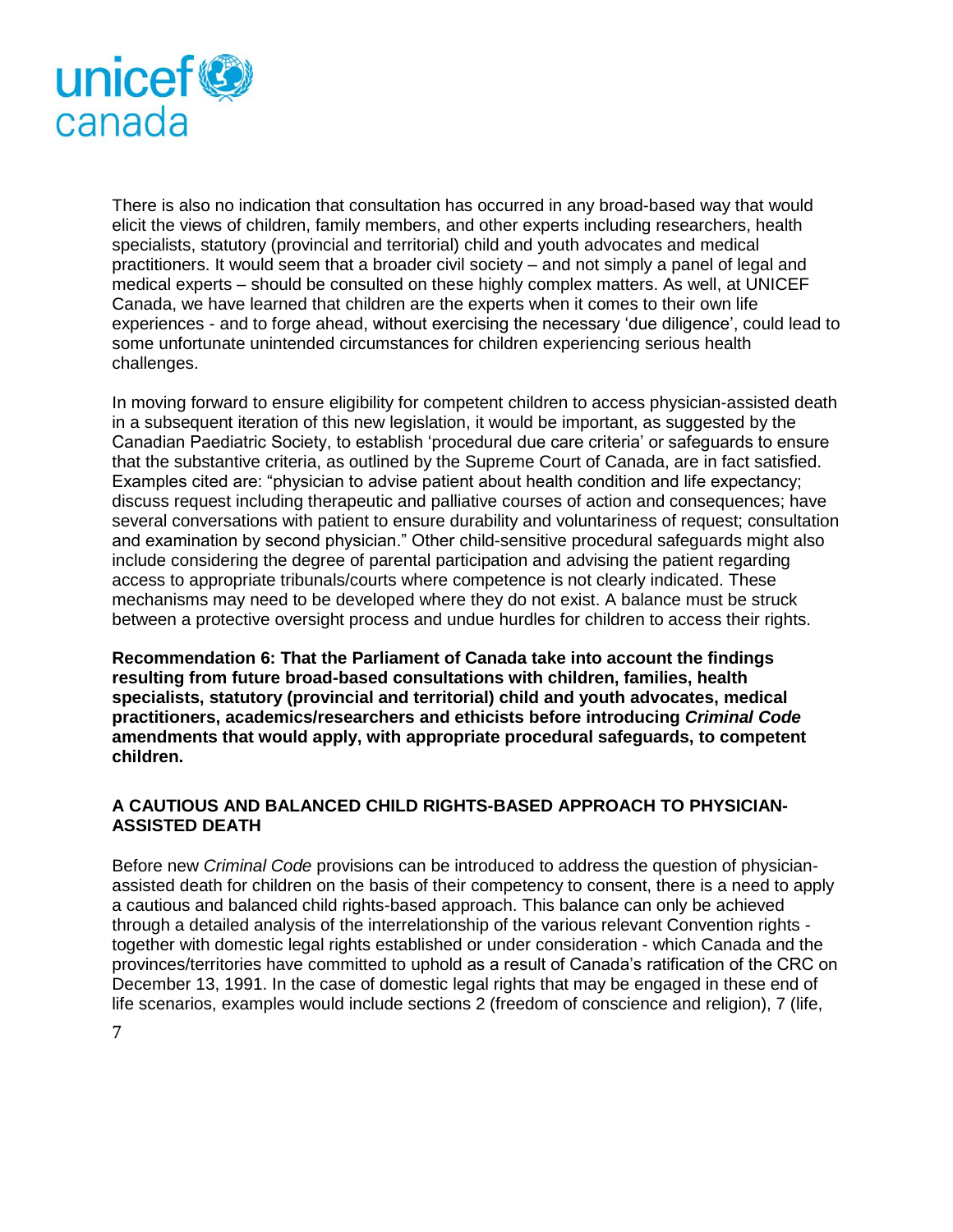

liberty and security of the person) and 15 (equal protection under the law) of the *Canadian Charter of Rights and Freedoms.* 

In relation to the issue of physician-assisted dying, a number of Convention articles are engaged (whether directly or indirectly) such as: the definition of a child (article 1); the right to non-discrimination (article 2); primary consideration of the best interests of the child (article 3); parental guidance and the child's evolving capacities (article 5); the child's right to life, survival and development (article 6); the illicit transfer and non-return of children abroad (article 11); the child's right to be heard (article 12); the child's right to freedom of expression (article 13); the child's right to freedom of thought, conscience and religion (article 14); the child's right to appropriate information (article 17); the principle that both parents have common responsibilities for the upbringing of the child (article 18); the child's right to protection from harm (article 19); the special rights of disabled children (article 23); the child's right to health and health services (article 24); the cultural rights of indigenous children (article  $30$ ); and the child's right to be protected from inhuman treatment (article 37). In order to frame a Convention–based approach, it is necessary to strike a balance between these various interdependent rights.

All the rights in the CRC are interdependent and equally important. This point was made by the CRC Committee in its General Comment No. 12 on the right of the child to be heard when it stated:

"*68. Article 12, as a general principle, is linked to the other general principles of the Convention, such as article 2 (the right to non-discrimination), article 6 (the right to life, survival and development) and, in particular, is interdependent with article 3 (primary consideration of the best interests of the child). The article is also closely linked with the articles related to civil rights and freedoms, particularly article 13 (the right to freedom of expression) and article 17 (the right to information). Furthermore, article 12 is connected to all other articles of the Convention, which cannot be fully implemented if the child is not respected as a subject with her or his own views on the rights enshrined in the respective articles and their implementation.*"

In considering the linkage between article 6 (the child's right to life, survival and development) and article 12 (the child's right to be heard), the CRC Committee made the further remarks in the same General Comment:

"*79. Article 6 of the Convention on the Rights of the Child acknowledges that every child has an inherent right to life and that States parties shall ensure, to the maximum extent possible, the survival and development of the child. The Committee notes the importance of promoting opportunities for the child's right to be heard, as child participation is a tool to stimulate the full development of the personality and the evolving*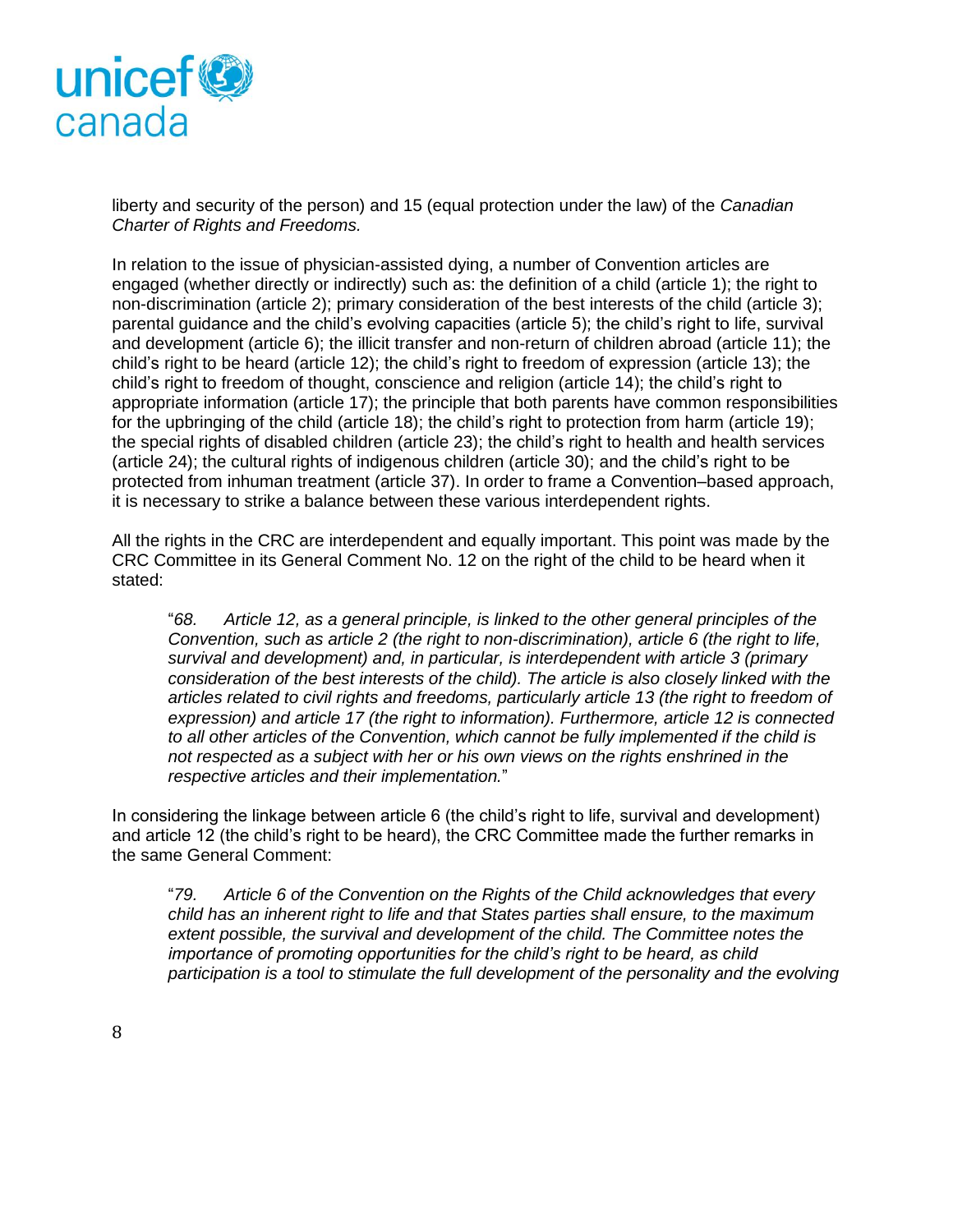

*capacities of the child consistent with article 6 and with the aims of education embodied in article 29.*"

As to the apparent tension between article 3 (primary consideration of the best interests of the child) and article 12 (the child's right to be heard), the CRC Committee went on to provide guidance as to how those 2 articles operate in concert:

'*74. There is no tension between articles 3 and 12, only a complementary role of the two general principles: one establishes the objective of achieving the best interests of the child and the other provides the methodology for reaching the goal of hearing either the child or the children. In fact, there can be no correct application of article 3 if the components of article 12 are not respected. Likewise, article 3 reinforces the functionality of article 12, facilitating the essential role of children in all decisions affecting their lives*. "

In addition to General Comment No. 12 (2009), The right of the child to be heard, the following General Comments of the CRC Committee are also instructive and should be kept in mind:

General Comment No. 4 (2003), Adolescent health and development in the context of the Convention on the Rights of the Child;

General Comment No. 9 (2006), The rights of children with disabilities;

General Comment No. 11 (2009), Indigenous children and their rights under the Convention;

General Comment No. 14 (2013), The right of the child to have his or her best interests taken as a primary consideration (art. 3, para.1*)*; and

General Comment No. 15 (2013), The right of the child to the enjoyment of the highest attainable standard of health (art. 24*)*.

**Recommendation 7: That the Parliament of Canada apply a cautious and balanced child rights-based approach and give particular attention to the United Nations Convention on the Rights of the Child when developing and introducing legislation with respect to the issue of children's access to physician-assisted death.**

## **THE USE OF CHILD RIGHTS IMPACT ASSESSMENTS**

The process of balancing competing rights under the CRC can be aided by using a structured and credible Child Rights Impact Assessment tool. In this regard, the 2012 Concluding Observations on the Convention on the Rights of the Child recommended that Canada: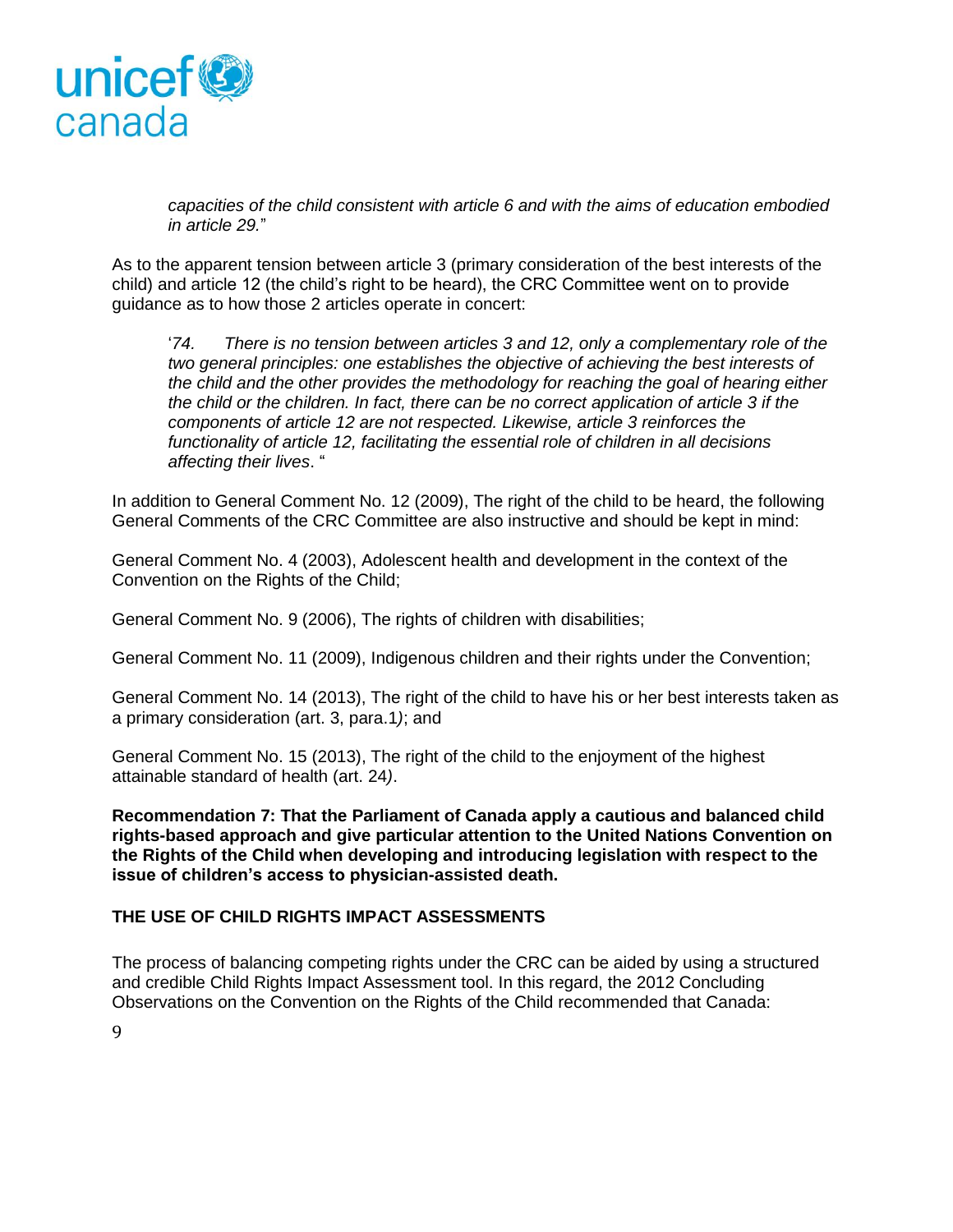

"*…ensure that the principle of the best interests of the child is appropriately integrated*  and consistently applied in all legislative, administrative, and judicial proceedings as well *as in all policies, programmes and projects relevant to and with an impact on children…*"

A Child Rights Impact Assessment (CRIA) can be defined as:

"*… a systematic process or methodology of ensuring children's best interests and the potential impacts of policy change upon them are considered in the policy-making process. CRIA involves examining a proposed law or policy, administrative decision or action in a structured manner to determine its potential impact on children or specific groups of children, and whether it will effectively protect and implement the rights set out for children in the Convention on the Rights of the Child*."

In the Senate Committee's Report on Cyberbullying, the Committee provided the following probative comments on the value of Child Rights Impact Assessments:

"…*One of the main objectives of a child rights impact assessment is to ensure that while seeking to protect certain rights of children and youth, other rights are not inadvertently undermined. For example, in seeking to support the implementation of Article 19, the right to protection, it is important not to undermine rights related to education in Articles 28 and 29, as can happen when bullies are suspended or expelled from school rather than receiving supportive interventions such as counseling.*"

From time to time, notwithstanding the best of intentions, legislation and policy set off unintended negative consequences for the very children they are meant to benefit. In some instances, children are not considered at all in the process, even when it is likely that a proposed course of action will have impacts upon them. A Child Rights Impact Assessment could be effectively used to avoid or mitigate adverse impacts and enhance the benefits of policy, particularly for vulnerable children.

**Recommendation 8: That the Parliament of Canada use a standardized Child Rights Impact Assessment process before introducing legislation and considering safeguards that will have significant implications for children affected by potential physicianassisted death provisions in the** *Criminal Code***.**

**NEED FOR CONSIDERATION OF GLOBAL EXPERIENCE WITH PHYSICIAN-ASSISTED DEATH FOR CHILDREN**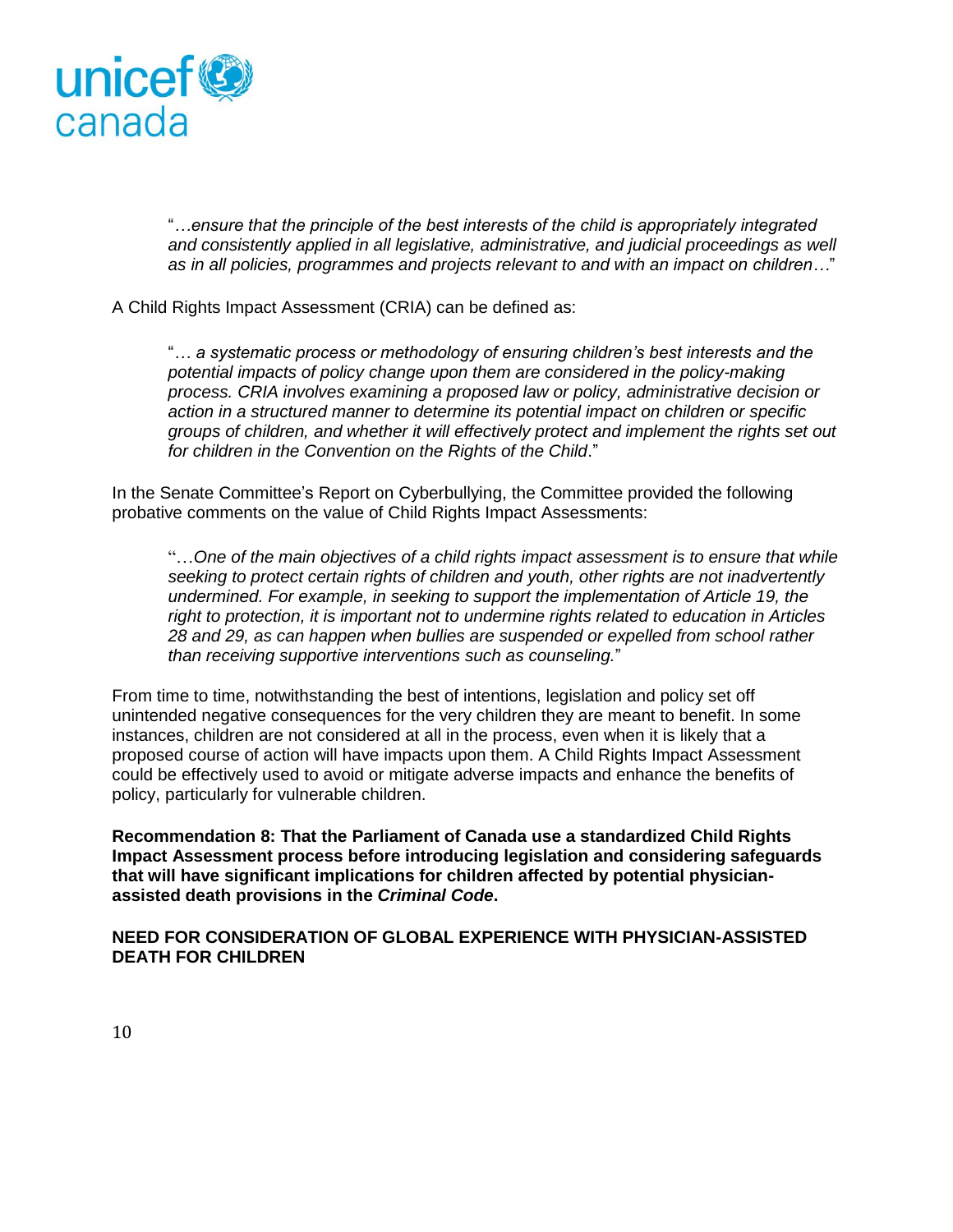

Before completing the second iteration of the *Criminal Code* amendments qualifying competent children for physician-assisted death, it is important to consider the international perspective. In point of fact, there are very few examples of physician-assisted death being available to competent children globally. These are restricted to the Netherlands and Belgium.

In 2000, the Netherlands became the first country to allow children access to physician-assisted death. In that country, there is an age-based regime based on the presumption of evolving capacity. This means that children between 12 and 16 years of age must be able to express their views, interests and wishes in support of physician-assisted death, but still require parental consent, whereas children between 16 and 18 years of age can consent to their own physicianassisted death without parental consent, although their parents retain the right to participate in the discussions leading to a decision.

In 2015, the CRC Committee addressed the child's right to life, survival and development in its Concluding Observations to the Netherlands, expressing concern about insufficient transparency and oversight of the practice of euthanasia for children under 18 years of age, and advancing several recommendations:

#### **"***Right to life, survival and development*

*28. Although there have been only five cases of euthanasia on children so far and that all cases involved terminally-ill cancer patients with no prospects of treatment, the Committee remains concerned that euthanasia can be applied to patients under 18 years of age. The Committee is also concerned about the insufficient transparency and oversight of the practice.*

*29. The Committee recommends that the State party:* 

*(a) Ensure strong control of the practice of euthanasia towards underage patients; (b) Ensure that the psychological status of the child and parents or guardians requesting termination of life are seriously taken into consideration when determining whether to grant the request;* 

*(c) Ensure that all cases of euthanasia towards underage patients are reported, and particularly included into annual reports of the regional assessment committees, and given the fullest possible overview; and* 

*(d) Consider the possibility of abolishing the use of euthanasia towards patients under 18 years of age.***"**

In 2002, Belgium became the second country in the world to legalize physician-assisted death after the Netherlands. With that enactment, only people in Belgium who were 18 or older and in a "hopeless medical condition" could request to die. Children aged 15 and over who were "legally emancipated" from their parents could also request to undergo physician-assisted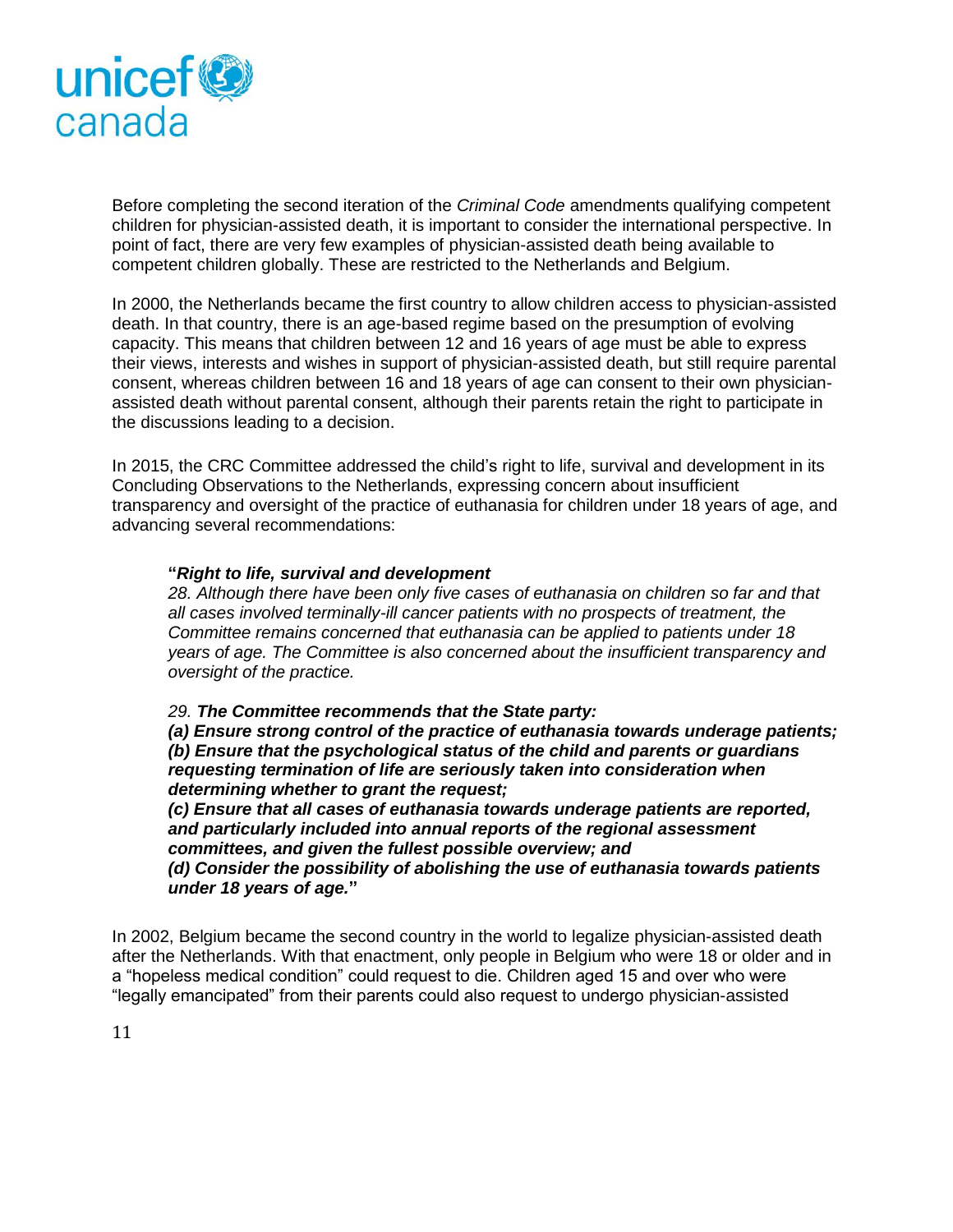

death. However, in 2014, Belgium amended its legislation and became the first country in the world to remove any age restrictions on physician-assisted death.

Under these amendments, a child of any age can be helped to die, but only under strict conditions: he or she must be terminally ill, and deemed to "be in a hopeless medical situation of constant and unbearable suffering that cannot be eased and which will cause death in the short term." The child must be able to request physician-assisted death themselves and demonstrate they fully understand their choice. The request will then be assessed by teams of doctors, psychologists and other care-givers before a final decision is made with the approval of the child's parents. Unlike the case of the Netherlands, these new provisions have not yet been the subject of commentary by the CRC Committee and Belgium's next review is not planned until 2017/2018.

The Child Rights Information Network (CRIN) has reported that in the case of *ASBL "Jurivie" et al. v. Belgium*, three pro-life organizations brought a challenge in 2015 before the Constitutional Court of Belgium against the Belgian 2014 Act, arguing that legalized euthanasia for children is incompatible with the Belgian Constitution, the CRC and the European Convention on Human Rights. However, the Court dismissed the challenge to the legality of the 2014 amendment, holding that the law includes enough safeguards and guidelines to guarantee respect for children's rights. According to the Court, allowing children to end their lives with the help of doctors, as long as the safeguards have been respected, is not incompatible with the Belgian Constitution, the CRC and the European Convention on Human Rights. CRIN then went on to state its own view that "this decision is consistent with the CRC. Where it is regarded as a measure of last resort and appropriate safeguards are in place to ensure that the child has a full understanding of its implications, euthanasia is not a human rights violation. On the contrary, it recognizes children's agency and enhances their right to self-determination."

**Recommendation 9: That the Parliament of Canada consider the experience of those countries that have legalized physician-assisted death for children, before introducing second-phase legislation to legalize such practices for Canadian children.**

## **CONCLUSION**

In summary, UNICEF Canada recommends a cautious and balanced child rights-based approach to the question of physician-assisted death for children. It is too complex an issue – and one not dealt with by the Supreme Court of Canada in *Carter v. Canada (Attorney General)*  – to rush into effect as part of the first iteration of *Criminal Code* amendments within the brief 4 month extension period granted by the Court. The use of a Child Rights Impact Assessment framework, coupled with broad-based consultation and a careful review of analogous international experience, would be necessary antecedents to extending the scope of the decision to children in a subsequent iteration of *Criminal Code* amendments.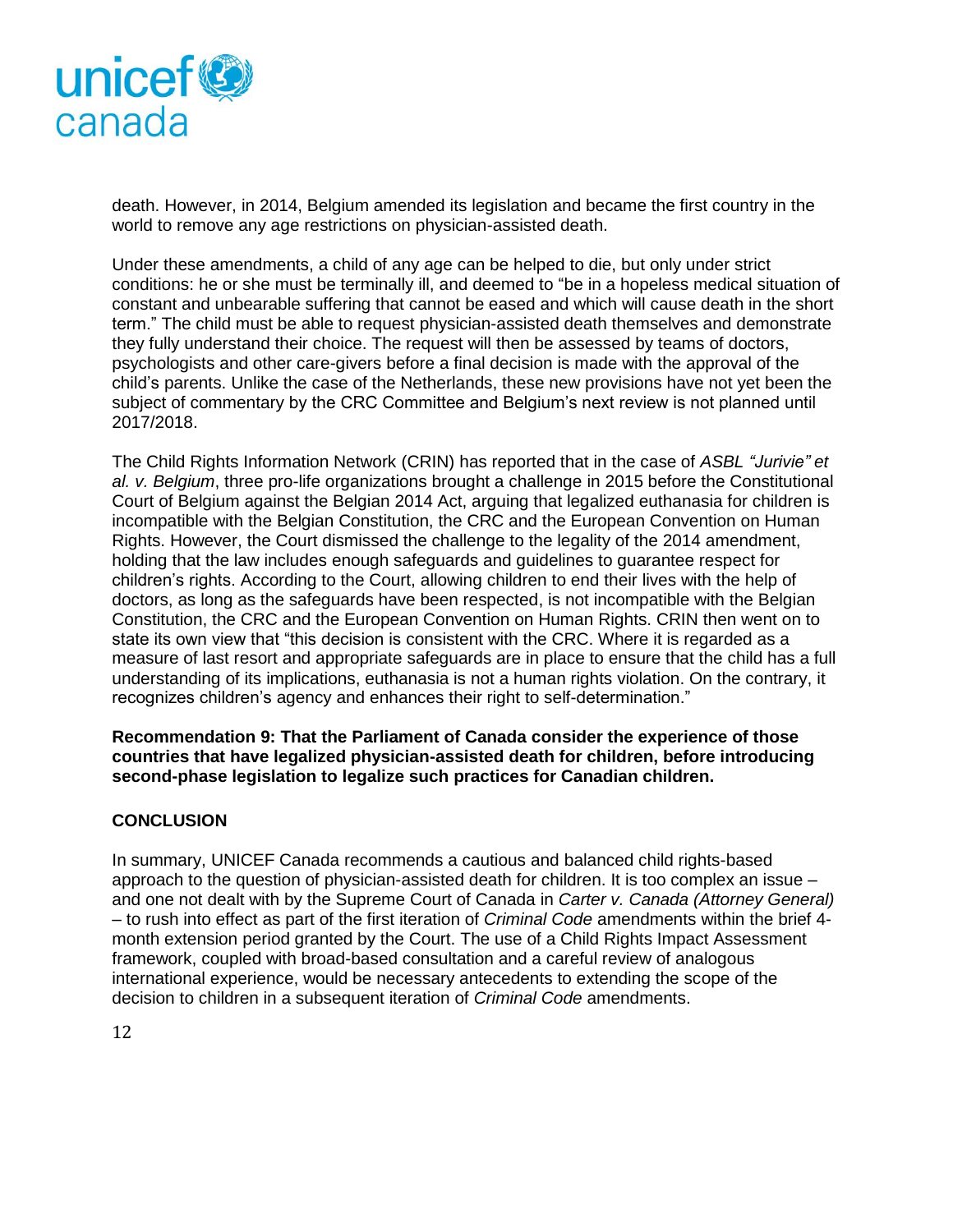

Respectfully submitted on behalf of UNICEF Canada by:

"MMB"

Marvin M. Bernstein, B.A., J.D., LL.M. Chief Policy Advisor UNICEF Canada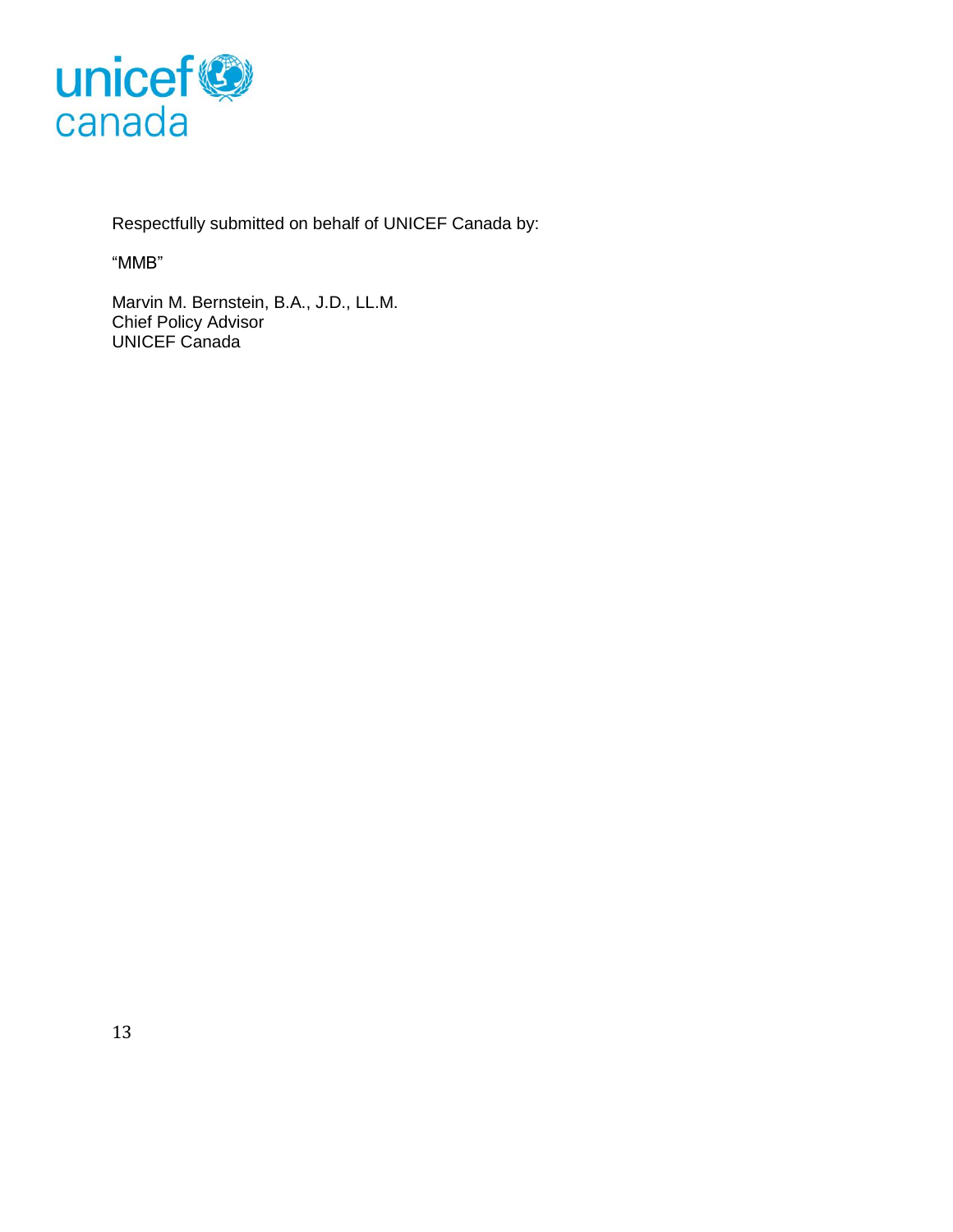

# **APPENDIX 'A' – LIST OF RECOMMENDATIONS**

**Recommendation 1: That the Parliament of Canada introduce new** *Criminal Code* **amendments which are consistent with the eligibility criteria for physician-assisted death established in** *Carter v. Canada (Attorney General)***.**

**Recommendation 2: That the Parliament of Canada implement a two-stage legislative process authorizing physician-assisted death - with the first iteration applying only to competent adult persons 18 years or older, to be followed by a second iteration (with a later proclamation date and any necessary modifications) applying to competent children ('mature minors').**

**Recommendation 3: That the concept of the 'mature minor' and a 'competence' standard be appropriately considered and applied in a second iteration of** *Criminal Code* **amendments authorizing physician-assisted death.**

**Recommendation 4: That the Parliament of Canada extend the legislative exemptions for physician-assisted dying to both voluntary euthanasia (where a physician administers medication that intentionally brings about the patient's death, at the voluntary request of the patient) and to assisted suicide (where a physician provides medication that intentionally brings about the patient's death, at the voluntary request of the patient).**

**Recommendation 5: That the Parliament of Canada limit the legislative exemptions for voluntary end-of-life procedures for competent children to those carried out by licensed physicians.**

**Recommendation 6: That the Parliament of Canada take into account the findings resulting from future broad-based consultations with children, families, health specialists, statutory (provincial and territorial) child and youth advocates, medical practitioners, academics/researchers and ethicists before introducing** *Criminal Code* **amendments that would apply, with appropriate procedural safeguards, to competent children.** 

**Recommendation 7: That the Parliament of Canada apply a cautious and balanced child rights-based approach and give particular attention to the United Nations Convention on the Rights of the Child when developing and introducing legislation with respect to the issue of children's access to physician-assisted death.**

**Recommendation 8: That the Parliament of Canada use a standardized Child Rights Impact Assessment process before introducing legislation and considering safeguards**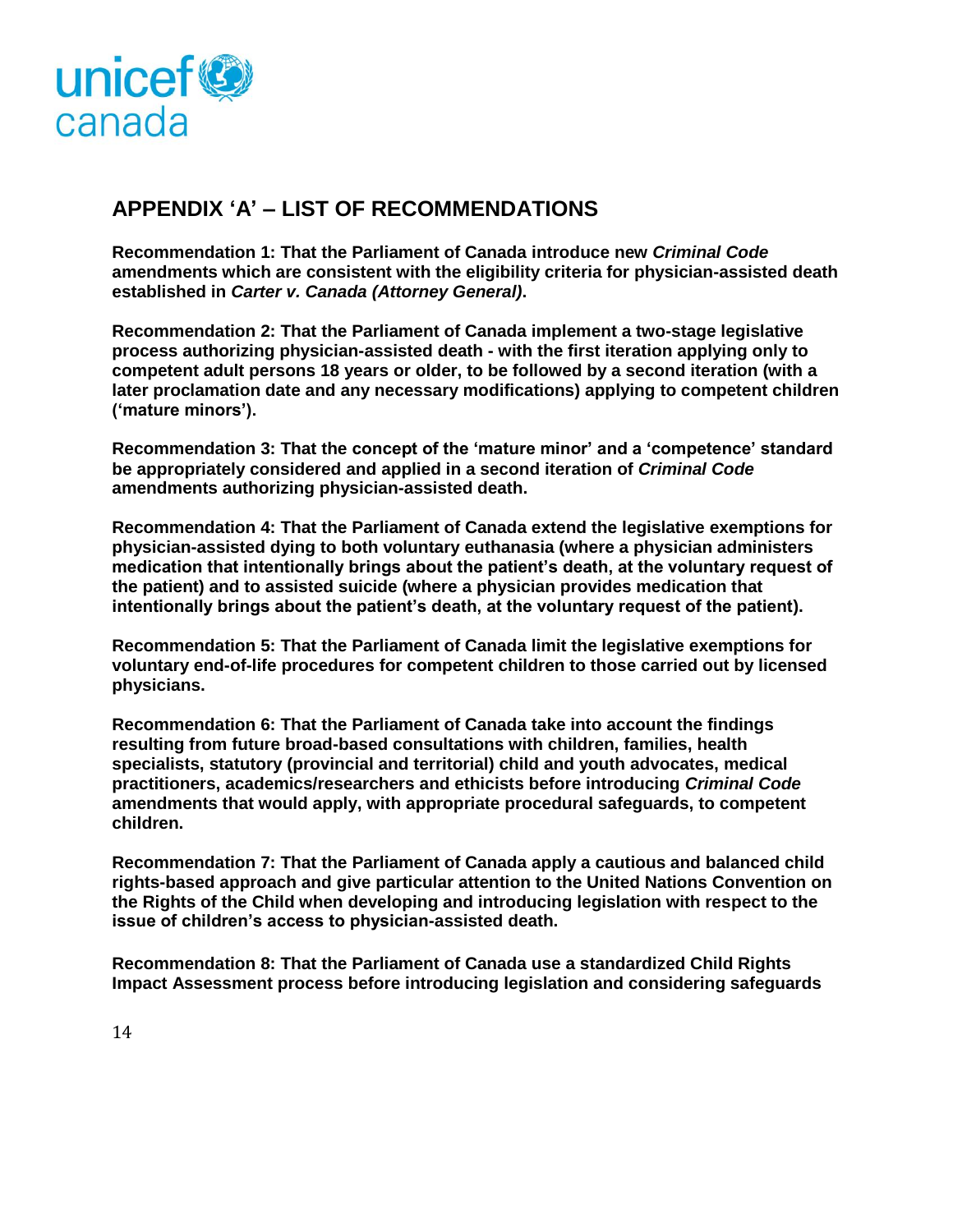

**that will have significant implications for children affected by potential physicianassisted death provisions in the** *Criminal Code***.** 

**Recommendation 9: That the Parliament of Canada consider the experience of those countries that have legalized physician-assisted death for children, before introducing second-phase legislation to legalize such practices for Canadian children.**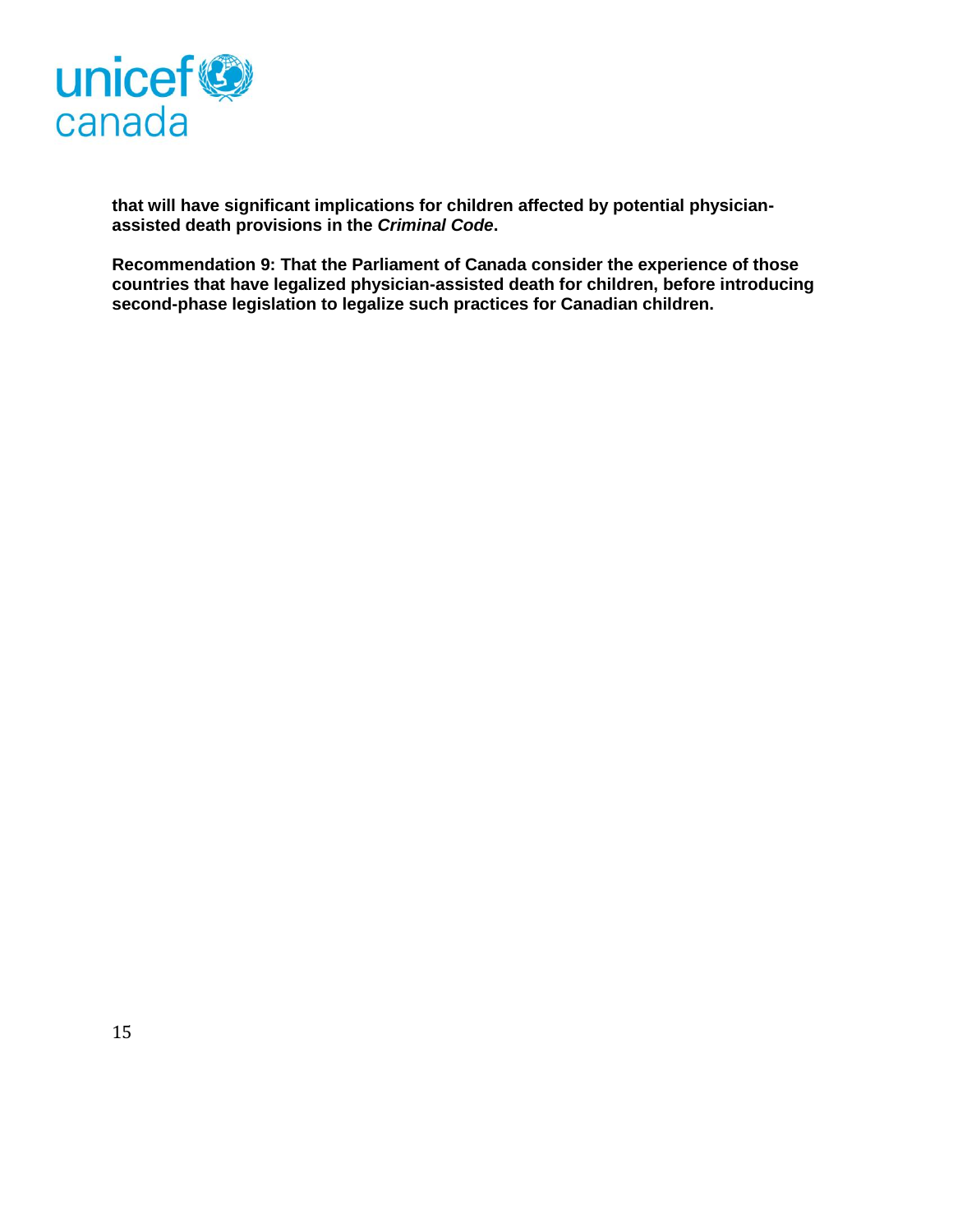

# **APPENDIX 'B' – REFERENCES AND SELECTED BIBLIOGRAPHY**

# **Legislation**

Canada, *Criminal Code*, R.S.C. 1985, c. C-46, available at [http://laws](http://laws-lois.justice.gc.ca/eng/acts/c-46/fulltext.html)[lois.justice.gc.ca/eng/acts/c-46/fulltext.html](http://laws-lois.justice.gc.ca/eng/acts/c-46/fulltext.html)

The *Canadian Charter of Rights and Freedoms*, The *Constitution Act, 1982*, Schedule B to the *Canada Act, 1982* (UK), 1982, c. 11, available at [http://laws-lois.justice.gc.ca/eng/const/page-](http://laws-lois.justice.gc.ca/eng/const/page-15.html)[15.html](http://laws-lois.justice.gc.ca/eng/const/page-15.html)

# **United Nations Human Rights Instruments (Children)**

United Nations Convention on the Rights of the Child, A/RES/44/25, United Nations, New York, November 20, 1989 (ratified by Canada on December 13, 1991), available at <http://www.ohchr.org/EN/ProfessionalInterest/Pages/CRC.aspx>

United Nations Committee on the Rights of the Child, *Concluding observations on the combined third and fourth periodic report of Canada*, adopted by the Committee on December 6, 2012, Doc. CRC/C/CAN/CO/3-4, available at [http://www.unicef.ca/sites/default/files/imce\\_uploads/TAKE%20ACTION/ADVOCATE/DOCS/un](http://www.unicef.ca/sites/default/files/imce_uploads/TAKE%20ACTION/ADVOCATE/DOCS/uncrc_concluding_observations_for_canada_december_2012.pdf) [crc\\_concluding\\_observations\\_for\\_canada\\_december\\_2012.pdf](http://www.unicef.ca/sites/default/files/imce_uploads/TAKE%20ACTION/ADVOCATE/DOCS/uncrc_concluding_observations_for_canada_december_2012.pdf)

United Nations Committee on the Rights of the Child, *Concluding observations on the fourth periodic report of the Netherlands*, adopted by the Committee on June 8, 2015, Doc. CRC/C/NDL/CO)/4, available at [http://tbinternet.ohchr.org/Treaties/CRC/Shared%20Documents/NLD/INT\\_CRC\\_COC\\_NLD\\_208](http://tbinternet.ohchr.org/Treaties/CRC/Shared%20Documents/NLD/INT_CRC_COC_NLD_20805_E.pdf) [05\\_E.pdf](http://tbinternet.ohchr.org/Treaties/CRC/Shared%20Documents/NLD/INT_CRC_COC_NLD_20805_E.pdf)

United Nations Committee on the Rights of the Child General Comments – General Comment No. 4 (2003), Adolescent health and development in the context of the Convention on the Rights of the Child; General Comment No. 9 (2006), The rights of children with disabilities; General Comment No. 11 (2009), Indigenous children and their rights under the Convention; General Comment No. 12 (2009), The right of the child to be heard; General Comment No. 14 (2013), The right of the child to have his or her best interests taken as a primary consideration (art. 3, para. 1); General Comment No. 15 (2013), The right of the child to the enjoyment of the highest attainable standard of health (art. 24), all available at

[http://tbinternet.ohchr.org/\\_layouts/treatybodyexternal/TBSearch.aspx?Lang=en&TreatyID=5&D](http://tbinternet.ohchr.org/_layouts/treatybodyexternal/TBSearch.aspx?Lang=en&TreatyID=5&DocTypeID=11) [ocTypeID=11](http://tbinternet.ohchr.org/_layouts/treatybodyexternal/TBSearch.aspx?Lang=en&TreatyID=5&DocTypeID=11)